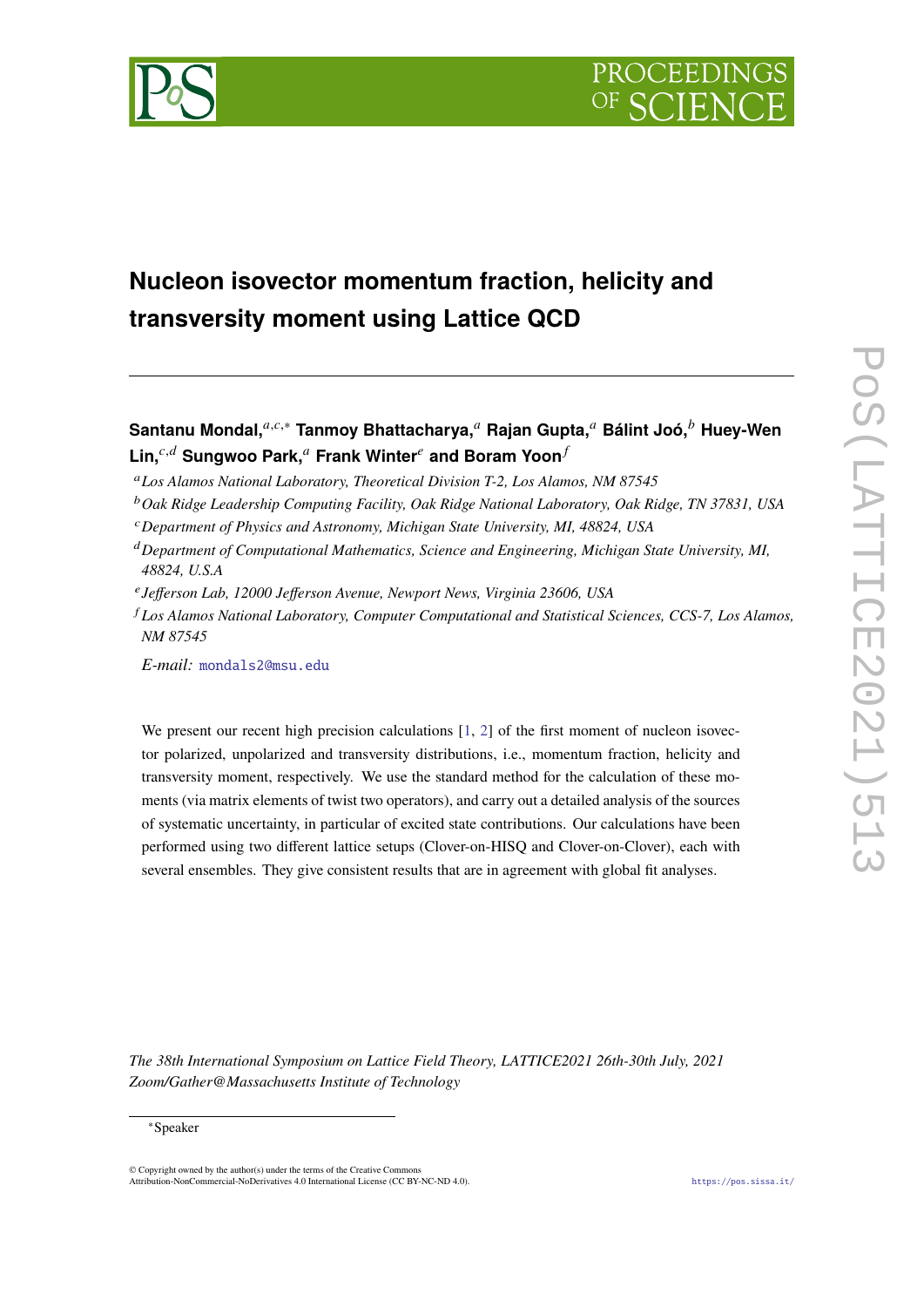<span id="page-1-0"></span>

| Ensemble | a                       | $M_{\pi}$  | $L^3 \times T$              | $M_{\pi}L$ | $\tau/a$             | $N_{conf}$ |
|----------|-------------------------|------------|-----------------------------|------------|----------------------|------------|
| ID       | (fm)                    | (MeV)      |                             |            |                      |            |
| a15m310  | 0.1510(20)              | 320.6(4.3) | $16^3 \times 48$            | 3.93       | $\{5, 6, 7, 8, 9\}$  | 1917       |
| a12m310  | $\overline{0.1207(11)}$ | 310.2(2.8) | $\sqrt{24^3 \times 64}$     | 4.55       | $\{8, 10, 12, 14\}$  | 1013       |
| a12m220  | 0.1184(09)              | 227.9(1.9) | $32^3 \times 64$            | 4.38       | $\{8, 10, 12, 14\}$  | 1156       |
| a12m220L | 0.1189(09)              | 227.6(1.7) | $40^3 \times 64$            | 5.49       | $\{8, 10, 12, 14\}$  | 1000       |
| a09m310  | 0.0888(08)              | 313.0(2.8) | $\overline{32^3} \times 96$ | 4.51       | $\{10, 12, 14, 16\}$ | 2263       |
| a09m220  | 0.0872(07)              | 225.9(1.8) | $48^3 \times 96$            | 4.79       | $\{10, 12, 14, 16\}$ | 960        |
| a09m130  | 0.0871(06)              | 138.1(1.0) | $64^3 \times 96$            | 3.90       | $\{10, 12, 14, 16\}$ | 1041       |
| a06m310W | 0.0582(04)              | 319.6(2.2) | $48^{3} \times 144$         | 4.52       | ${18, 20, 22, 24}$   | 500        |
| a06m135  | 0.0570(01)              | 135.6(1.4) | $96^3 \times 192$           | 3.7        | ${16, 18, 20, 22}$   | 751        |

**Table 1:** Lattice parameters of the  $2 + 1 + 1$ -flavor HISQ ensembles generated by the MILC collaboration [\[3\]](#page-8-2) and analyzed in this study. We give the lattice spacing a, pion mass  $M_{\pi}$ , lattice size  $L^3 \times T$ , the values of source-sink separation  $\tau$  simulated, and the number of configurations analyzed.

## **1. Introduction**

In the realm of OCD, among the key quantities to quantitatively characterize the rich and complex structure of hadrons are a number of universal, non-perturbative distribution functions. These are, parton distribution functions (PDFs), transverse momentum dependent PDFs (TMDs), generalized parton distributions (GPDs) and distribution amplitudes (DAs). For many years, there have been steady efforts to obtain these distributions both from experiments and theory. On the theoretical side, information on the moments of the distribution functions can be obtained via first principle Lattice QCD calculations. Subsequent to the proposal by Ji in 2013 [\[4\]](#page-8-3), there have also been significant progress towards accessing the distributions themselves on the lattice [\[5\]](#page-8-4).

The distributions are not measured directly in experiments, and phenomenological analyses including different theoretical inputs are needed to extract them from experimental data. In cases where both lattice results and phenomenological analyses of experimental data (global fits) exist, one can compare them to validate the control over systematics in the lattice calculations, and on the other hand provide a check on the phenomenological process used to extract these observables from experimental data [\[6,](#page-8-5) [7\]](#page-8-6). In other cases, lattice results are predictions.

Even for the best studied quantity on the lattice, the isovector momentum fraction  $\langle x \rangle_{\mu-d}$ , the data had large statistical and systematic uncertainties prior to 2018 [\[6\]](#page-8-5). Here we present highprecision lattice calculations for the isovector momentum fraction, helicity moment  $\langle x \rangle_{\Delta u - \Delta d}$  and transversity moment  $\langle x \rangle_{\delta u - \delta d}$  using two different lattice setups and controlling the sources of systematic uncertainties. Our study shows, that the lattice data for these three moments are now of quality comparable to that for nucleon charges (zeroth moments).

### **2. Lattice set up**

We present our calculations of the three moments using two different lattice setups: (i) the Clover-on-HISQ calculation (PNDME 20) published in [\[1\]](#page-8-0) was performed using nine HISQ ensembles generated by the MILC collaboration [\[3\]](#page-8-2), whose parameters are summarized in Table [1.](#page-1-0) They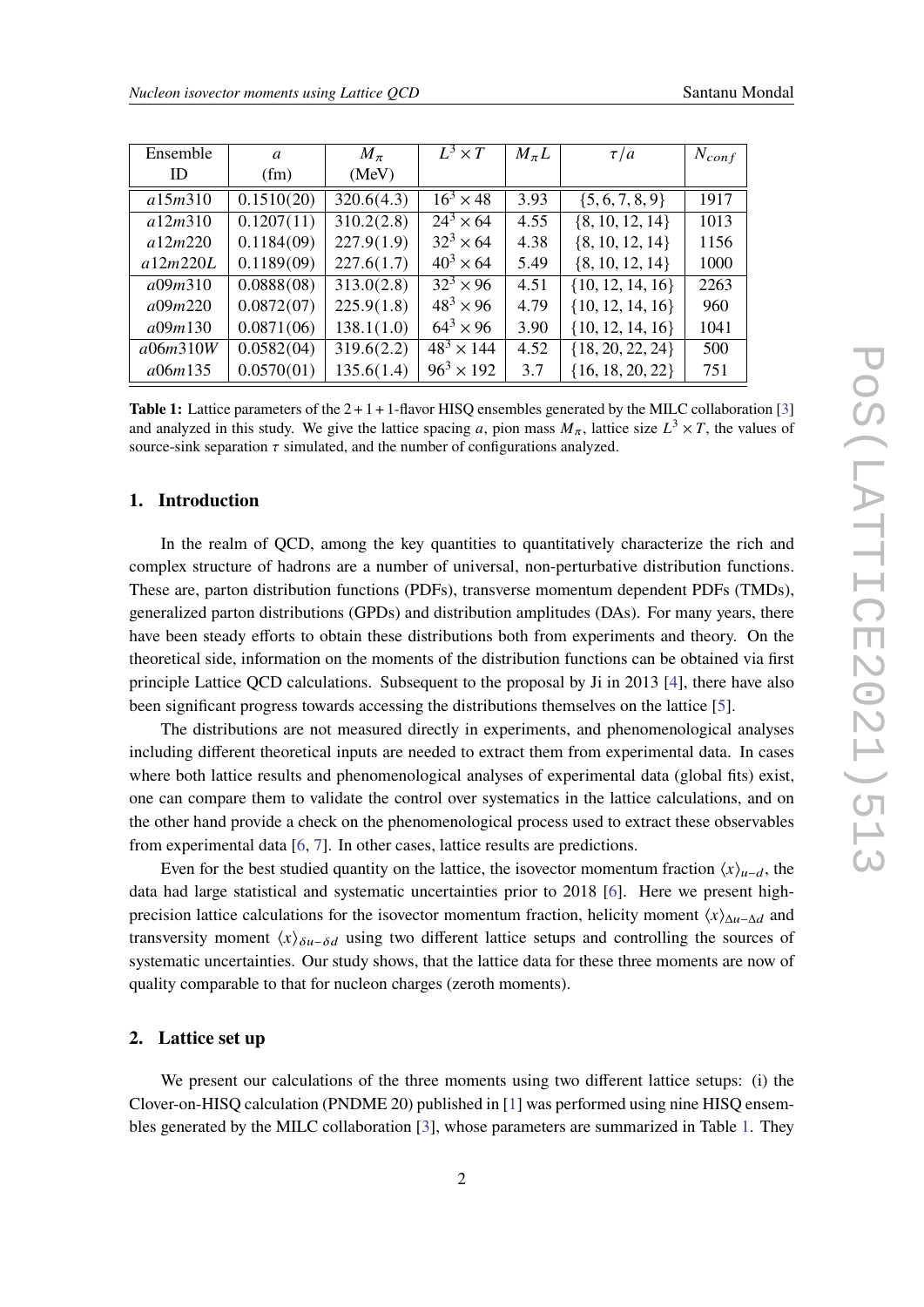<span id="page-2-0"></span>

| Ensemble  | a         | $M_{\pi}$ | $L^3 \times T$     | $M_{\pi}L$ | $\tau/a$                 | $N_{conf}$ |
|-----------|-----------|-----------|--------------------|------------|--------------------------|------------|
| ID        | (fm)      | (MeV)     |                    |            |                          |            |
| a127m285  | 0.127(2)  | 285(3)    | $32^3 \times 96$   | 5.85       | $\{8, 10, 12, 14\}$      | 2001       |
| a094m270  | 0.094(1)  | 270(3)    | $32^3 \times 64$   | 4.11       | $\{10, 12, 14, 16, 18\}$ | 1464       |
| a094m270L | 0.094(1)  | 269(3)    | $48^3 \times 128$  | 6.16       | $\{10, 12, 14, 16\}$     | 4501       |
| a091m170  | 0.091(1)  | 169(2)    | $48^{3} \times 96$ | 3.74       | $\{8, 10, 12, 14, 16\}$  | 4015       |
| a091m170L | 0.091(1)  | 169(2)    | $64^3 \times 128$  | 5.08       | $\{8, 10, 12, 14, 16\}$  | 1533       |
| a073m270  | 0.0728(8) | 272(3)    | $48^3 \times 128$  | 4.8        | $\{11, 13, 15, 17, 19\}$ | 4477       |
| a071m170  | 0.0707(8) | 167(2)    | $72^3 \times 192$  | 4.26       | ${15, 17, 19, 21}$       | 2100       |
| a071m130  | 0.0707(8) | 127(1)    | $96^3 \times 192$  | 4.36       | $\{13, 15, 17, 19, 21\}$ | 440        |
| a056m280  | 0.056(1)  | 280(5)    | $64^3 \times 192$  | 5.09       | ${18, 21, 24, 27, 30}$   | 1723       |

**Table 2:** Lattice parameters of the 2 + 1-flavor clover ensembles generated by the JLab/W&M/LANL/MIT collaboration and analyzed in this study. We give the lattice spacing a, pion mass  $M_{\pi}$ , lattice size  $L^3 \times T$ , the values of source-sink separation  $\tau$  simulated, and the number of configurations analyzed.

cover a range of lattice spacings (0.057  $\le a \le 0.15$ ) fm, pion masses (135  $\le M_\pi \le 310$ ) MeV and lattice sizes (3.7  $\leq M_{\pi}L \leq$  5.5). For more details of the lattice methodology, the strategies for the calculations and the analyses see [\[1\]](#page-8-0) and references therein.

(ii) The Clover-on-Clover calculation, published in [\[2\]](#page-8-1) (NME 20), used seven Clover ensembles generated by the JLab/W&M/LANL/MIT collaboration [\[8\]](#page-8-7). Here (NME 21) we include two new ensembles, one at physical  $M_{\pi}$  and the other at smaller lattice spacing  $a = 0.056$  fm which gives us better control over chiral and continuum extrapolations, respectively. Note that the data for the two new ensembles are preliminary and  $a071m130$  is statistics limited. The parameters of these Clover ensembles are summarized in Table [2.](#page-2-0) They also cover a range of lattice spacings (0.056  $\le a \le$ 0.127) fm, pion masses (127  $\leq M_{\pi} \leq$  285) MeV and lattice sizes (3.74  $\leq M_{\pi}L \leq$  5.85).

We construct the correlation functions needed to calculate the matrix elements using Wilsonclover fermions for both lattice setups. The Clover-on-HISQ formulation is non-unitary and can suffer from the problem of exceptional configurations at small, but a priori unknown, quark masses. However, we have not found evidence for such exceptional configurations on any of the nine ensembles analyzed in this work.

## **3. Lattice correlators and moments**

The light quark operators ( $q \in \{u, d\}$ ) used to calculate the moments are:

$$
\langle x \rangle_{u-d} \quad : \quad O_{V^3}^{44} = \overline{q}(\gamma^4 \overleftrightarrow{D}^4 - \frac{1}{3}\gamma \cdot \overleftrightarrow{D})\tau^3 q \tag{1}
$$

$$
\langle x \rangle_{\Delta u - \Delta d} \quad : \quad O_{A^3}^{34} = \overline{q} \gamma^{3} \overleftrightarrow{D}^4 \gamma^5 \tau^3 q \tag{2}
$$

$$
\langle x \rangle_{\delta u - \delta d} \quad : \quad O_{T^3}^{124} = \overline{q} \sigma^{[1\{2\}\overleftrightarrow{D}^4]} \tau^3 q \,. \tag{3}
$$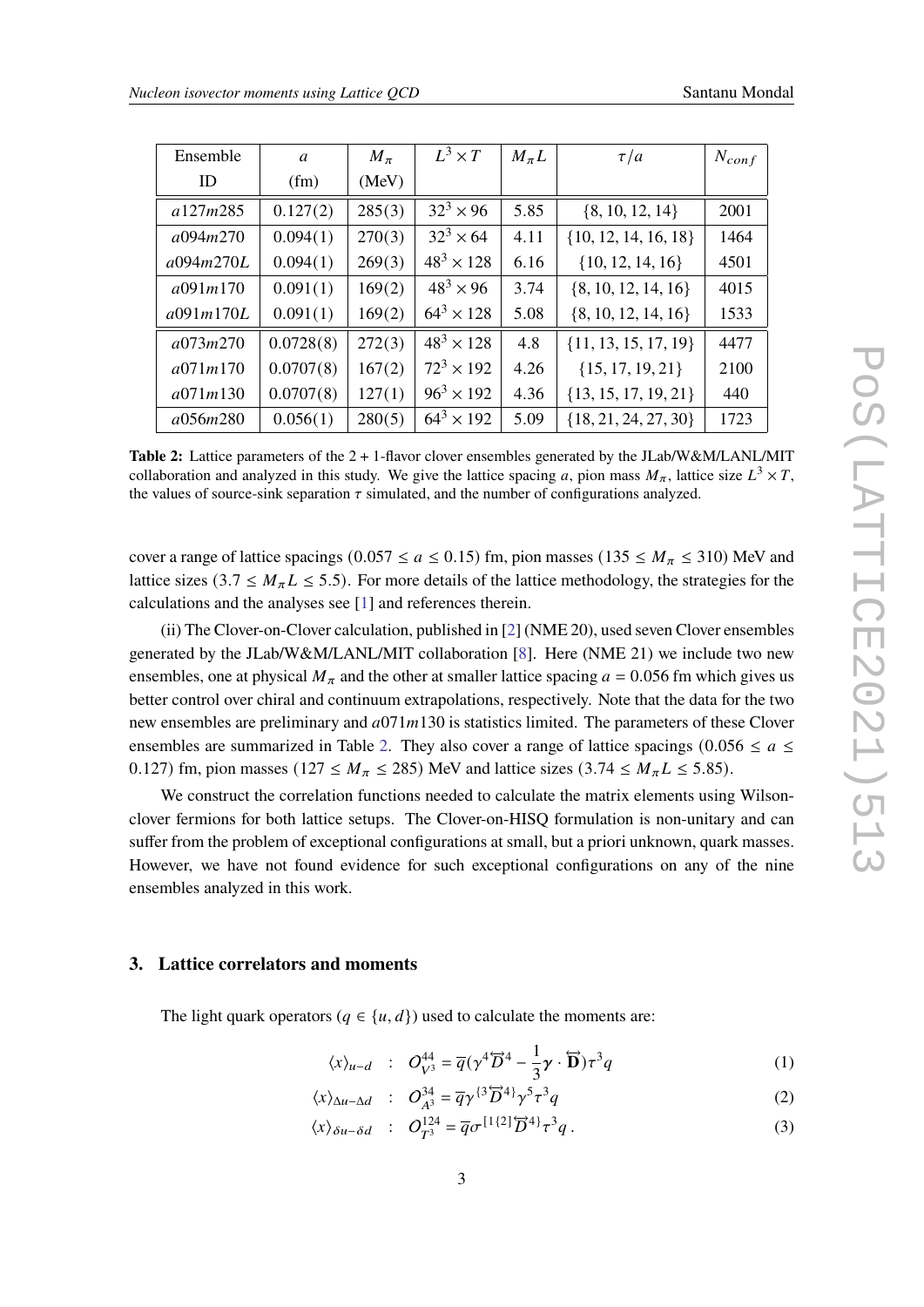From their matrix elements within the ground state of the nucleon, the moments are given by:

$$
\langle 0|O_{V^3}^{44}|0\rangle = -M_N \langle x \rangle_{u-d},\qquad(4)
$$

$$
\langle 0|O_{A^3}^{34}|0\rangle = -\frac{iM_N}{2}\langle x\rangle_{\Delta u - \Delta d},\qquad(5)
$$

$$
\langle 0|O_{T^3}^{124}|0\rangle = -\frac{iM_N}{2}\langle x\rangle_{\delta u - \delta d},\qquad (6)
$$

where  $M_N$  is the nucleon mass. The nucleon interpolating operator N used is

$$
\mathcal{N} = \epsilon^{abc} \left[ q_1^{aT}(x) C \gamma^5 \frac{(1 \pm \gamma_4)}{2} q_2^b(x) \right] q_1^c(x) , \qquad (7)
$$

where  $\{a, b, c\}$  are color indices,  $q_1, q_2 \in \{u, d\}$  and  $C = \gamma_0 \gamma_2$  is the charge conjugation matrix. The nonrelativistic projection  $(1 \pm \gamma_4)/2$  is inserted to improve the signal, with the plus and minus signs applied to the forward and backward propagation in Euclidean time, respectively. At zero momentum, this operator couples only to the spin  $\frac{1}{2}$  states. The zero momentum two-point and three-point nucleon correlation functions are defined as

$$
C_{\alpha\beta}^{2pt}(\tau) = \sum_{x} \langle 0 | N_{\alpha}(\tau, x) \overline{N}_{\beta}(0, 0) | 0 \rangle \tag{8}
$$

$$
C_{O,\alpha\beta}^{3pt}(\tau,t) = \sum_{x',x} \langle 0|N_{\alpha}(\tau,x)O(t,x')\overline{N}_{\beta}(0,0)|0\rangle
$$
 (9)

where  $\alpha$ ,  $\beta$  are spin indices. The source is placed at time slice 0, the sink is at  $\tau$  and the onederivative operators inserted at time slice  $t$ . Data have been accumulated for the values of  $\tau$  specified in Tables [1](#page-1-0) and [2,](#page-2-0) and, in each case, for all intermediate times  $0 \le t \le \tau$ .

### **4. Controlling the excited state contamination**

A major challenge to precision results is removing the contribution of excited states in the three-point functions. These occur because the lattice nucleon interpolating operator, couples to the nucleon, all its excitations and to multi particle states with the same quantum numbers. The strategy to remove these artifacts are described in Refs. [\[1,](#page-8-0) [2\]](#page-8-1): reduce ESC by using smeared sources in the generation of quark propagators and then fit the data at multiple source-sink separations  $\tau$  using the spectral decomposition of the correlation functions keeping as many excited states as possible without over-parameterizing the fits. The spectral decomposition of the zero-momentum two-point function,  $C_{2pt}$ , truncated at four states, is given by

<span id="page-3-0"></span>
$$
C_{2\text{pt}}(\tau) = \sum_{i=0}^{3} |\mathcal{A}_i|^2 e^{-M_i \tau} . \tag{10}
$$

We fit the data over the largest time range,  $\{\tau_{min} - \tau_{max}\}\$ , allowed by statistics, i.e., by the stability of the covariance matrix, to extract the masses  $M_i$  and the amplitudes  $\mathcal{A}_i$  for the creation/annihilation of the four states by the interpolating operator. We perform two types of four-state fits. In the fit denoted {4}, we use the empirical Bayesian technique described in the Ref. [\[9\]](#page-8-8) to stabilize the three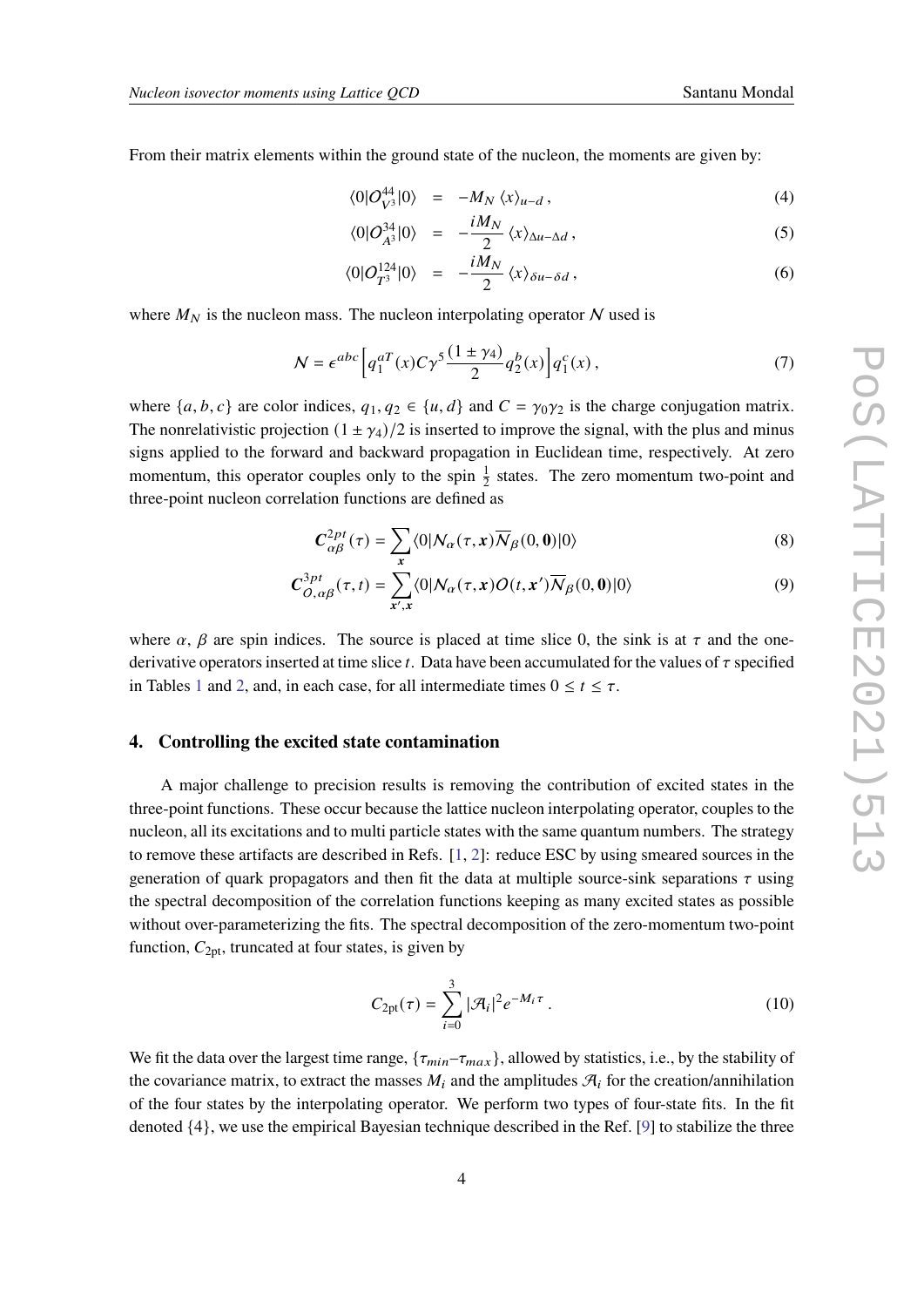excited-state parameters. In the second fit, denoted  $\{4^{N\pi}\}\$ , we use a normally distributed prior for  $M_1$ , centered at the lower of the non-interacting energy of  $N(-1)\pi(1)$  or the  $N(0)\pi(0)\pi(0)$  state, and with a width of 0.04–0.05 in lattice units.

In the fits to the two-point functions, the  $\{4\}$  and  $\{4^{N\pi}\}$  strategies cannot be distinguished on the basis of the  $\chi^2$ /dof. In fact, the full range of  $M_1$  values between the two estimates, from  $\{4\}$  and  $\{4^{N\pi}\}\$ , are viable on the basis of  $\chi^2$ /dof alone. The same is true of the values for  $M_2$ , indicating a large flat region in parameter space. Because of this large region of possible values for the excited-state masses,  $M_i$ , we carry out the full analysis with three strategies that use different estimates of  $M_1$  and investigate the sensitivity of the results on them.

The analysis of the three-point functions,  $C_Q^{3pt}$  $O<sup>3pt</sup>$ , is performed retaining up to three states  $|i\rangle$  in the spectral decomposition:

<span id="page-4-0"></span>
$$
C_O^{\text{3pt}}(\tau;t) = \sum_{i,j=0}^2 |\mathcal{A}_i||\mathcal{A}_j|\langle i|O|j\rangle e^{-M_i t - M_j(\tau - t)}.
$$
\n(11)

To remove the ESC and extract the desired ground-state matrix element,  $\langle 0|O|0\rangle$ , we make a simultaneous fit in t and  $\tau$ . In choosing the set of points,  $\{t, \tau\}$ , to include in the final fit, we attempt to balance statistical and systematic errors. First, we neglect  $t_{skip}$  points next to the source and sink in the fits as these have the largest ESC. Next, noting that the data at smaller  $\tau$  have exponentially smaller errors but larger ESC, we pick the largest three values of  $\tau$  for all seven ensembles. Since errors in the data grow with  $\tau$ , we partially compensate for the larger weight given to smaller  $\tau$  data by choosing  $t_{skip}$  to be the same for all  $\tau$ , i.e., by including increasingly more  $t$  points with larger  $\tau$ , the weight of the larger  $\tau$  data points is increased. Most of our analysis uses a 3<sup>\*</sup>-fit, which is a three-state fit with the term containing  $\langle 2|O|2\rangle$  set to zero, as it is undetermined and its inclusion results in an overparameterization based on the Akaike information criteria [\[10\]](#page-8-9).

To investigate the sensitivity of  $\langle 0|O|0\rangle$  to possible values of  $M_i$  we carry out the full analysis with three strategies using the mnemonic  $\{m, n\}$  to denote an *m*-state fit to the two-point function and an  $n$ -state fit to the three-point function. Figure [1](#page-5-0) shows an example of difference in estimates from the three fit strategies for  $\langle x \rangle_{u-d}$  from a073m270.

- $\{4, 3^*\}$ : The spectrum is taken from a  $\{4\}$  state fit to the two-point function using Eq. [\(10\)](#page-3-0) and then a  $\{3^*\}$  fit is made to the three-point function using Eq. [\(11\)](#page-4-0). Both fits are made within a single jackknife loop. This is the standard strategy, which assumes that the same set of states are dominant in the two- and three-point functions.
- $\{4^{N\pi}, 3^*\}$ : The excited state spectrum is taken from a four-state fit to the two-point function but with a narrow prior for the first excited state mass taken to be the energy of a noninteracting  $N(p = 1)\pi(p = -1)$  state (or  $N(0)\pi(0)\pi(0)$ ) that has roughly the same energy). This spectrum is then used in a  $\{3^*\}$  fit to the three-point function. This variant of the  $\{4, 3^*\}$ strategy assumes that the lowest of the theoretically allowed tower of  $N\pi$  (or  $N\pi\pi$ ) states contributes.
- $\{4, 2^{\text{free}}\}$ : The only parameters taken from the  $\{4\}$  state fit are the ground state amplitude  $\mathcal{A}_0$ and mass  $M_0$ , whose determination is robust. In the two-state fit to the three-point function,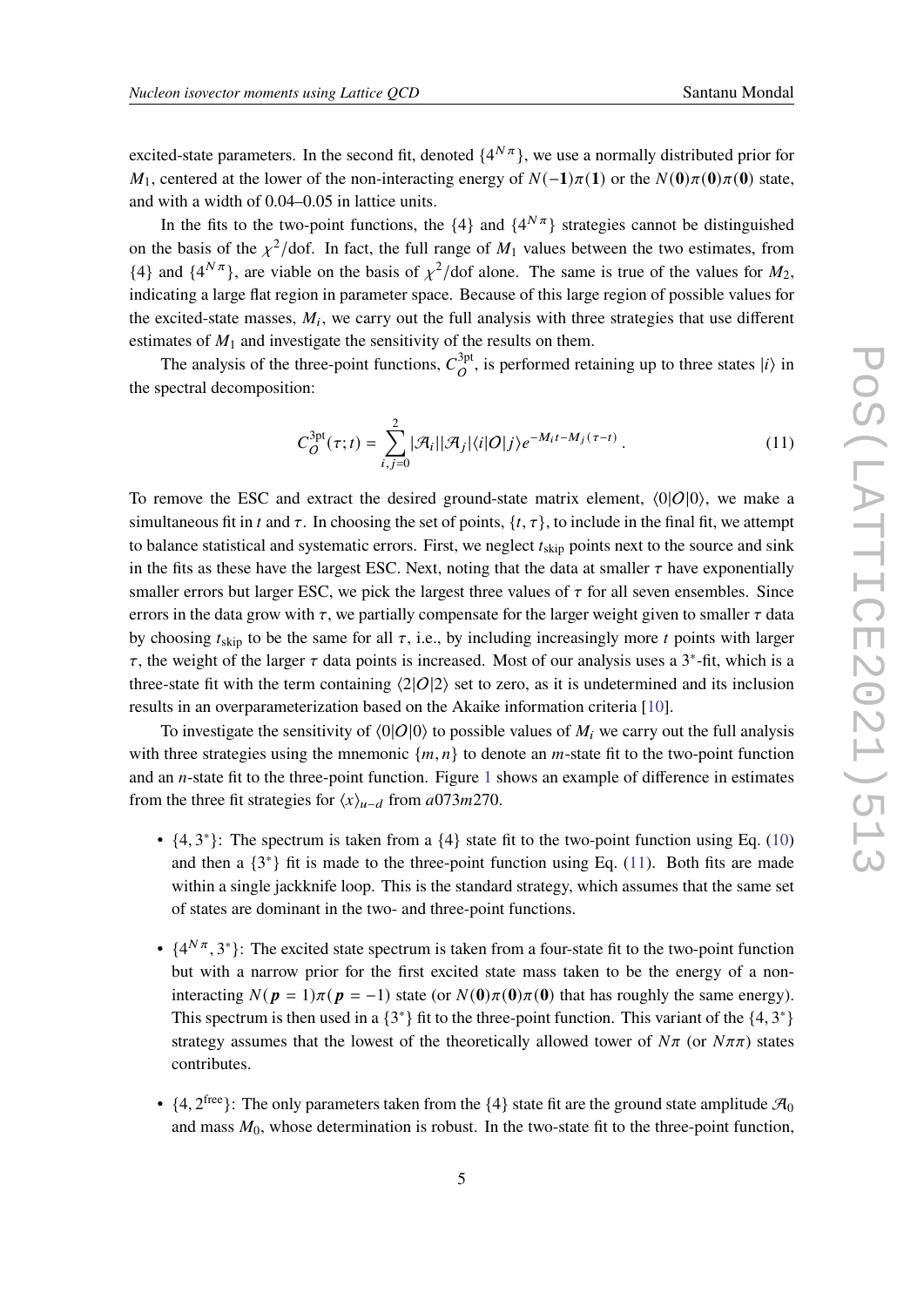the mass of the first excited state,  $M_1$ , is left as a free parameter, ie, the most important determinant of ESC,  $M_1$ , is obtained from the fit to the three-point function. The relative limitation of the  $\{4, 2^{\text{free}}\}$  strategy is that, with the current data, we can only make two-state fits to the three-point functions, i.e., include only one excited state.

<span id="page-5-0"></span>

**Figure 1:** Data of the ratio  $\frac{C_O^{3pt}(\tau,t)}{C_O^{2pt}(\tau)}$  $\frac{c_0^{(1)}(t,t)}{C^{2pt}(\tau)}$  scaled with the kinematic factors to give  $\langle x \rangle_{u-d}$  for the ensemble  $a073m270$ . The three panels show fits to the data with the largest three values of  $\tau$  using three strategies:  $\{4,3^*\}$  (left panel),  $\{4^{\tilde{N}\pi},3^*\}$  (middle panel) and  $\{4,2^{\text{free}}\}$  (right panel). The fits are performed using data for the largest three values of  $\tau$ . For each  $\tau$ , the line in the same color as the data points is the result of the fit used to obtain the ground state matrix element. The blue band in each plot indicate the value of the moment obtained via the ground state matrix element from the fit.

#### **5. Chiral, continuum and finite volume (CCFV) extrapolations**

To obtain the final, physical results at  $M_{\pi} = 135$  MeV,  $M_{\pi}L \rightarrow \infty$  and  $a = 0$ , we make a simultaneous CCFV fit of data renormalized in the  $\overline{MS}$  scheme at  $\mu = 2$  GeV keeping only the leading correction term in each variable:

<span id="page-5-1"></span>
$$
\langle x \rangle (M_{\pi}; a; L) = c_1 + c_2 a + c_3 M_{\pi}^2 + c_4 \frac{M_{\pi}^2 e^{-M_{\pi} L}}{\sqrt{M_{\pi} L}}.
$$
 (12)

<span id="page-5-2"></span>Note that, in both lattice setups the discretization errors start with a term linear in  $a$ . The results of the CCFV fits in case of PNDME 20 show that the finite volume correction term,  $c_4$ , is not



**Figure 2:** Clover-on-HISQ data for  $\langle x \rangle_{u-d}$  obtained via the fit strategy  $\{4, 3^*\}$ , renormalized in the  $\overline{MS}$ scheme at  $\mu = 2$  GeV, for all nine ensembles (PNDME 20). The blue band shows the CC fit result. In the left panel the fit is evaluated at  $M_{\pi} = 135$  MeV and plotted versus a, while in the right panel it shows the result versus  $M_{\pi}^2$  evaluated at  $a = 0$ .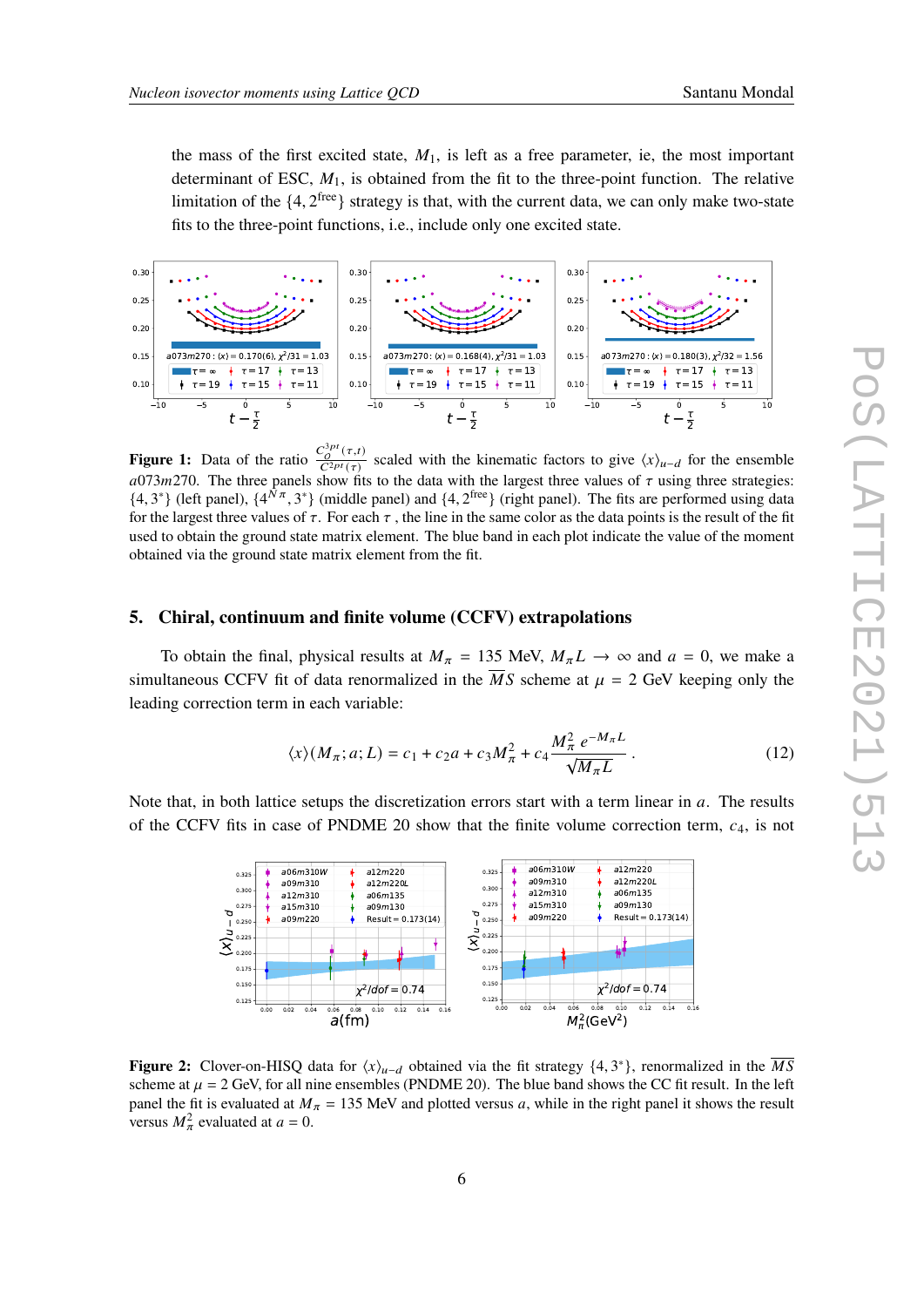<span id="page-6-0"></span>

**Figure 3:** Clover-on-Clover data for  $\langle x \rangle_{u-d}$  obtained via the fit strategy  $\{4, 3^*\}$ , renormalized in the  $\overline{M}S$ scheme at  $\mu = 2$  GeV, for seven ensembles ensembles (first row, NME 20) and for nine ensembles (second row, NME 21). The pink band shows the CCFV fit result. (Left) result evaluated at  $M_{\pi} = 135$  MeV and  $M_{\pi}L = \infty$  and plotted versus a. (Middle) result plotted versus  $M_{\pi}^2$  and evaluated at  $a = 0$  and  $M_{\pi}L = \infty$ . (Right) result plotted versus  $M_{\pi}L$  and evaluated at  $a = 0$  and  $M_{\pi} = 135$  MeV

constrained. Therefore, for PNDME 20, we use CC fits (i.e., with  $c_4 = 0$  in Eq. [12\)](#page-5-1) to obtain the final results. As an example, in Fig. [2](#page-5-2) we present the PNDME 20 CC fit to  $\langle x \rangle_{\mu-d}$  obtained via  ${4, 3^*}$  fit strategy.

The NME 20 and 21 data are sensitive to the finite volume corrections. Therefore, we use CCFV fits to obtain the final results as shown in Fig. [3](#page-6-0) for  $\langle x \rangle_{u-d}$  obtained via  $\{4, 3^*\}$  fit strategy.

In both lattice formulations and for all three moments, we find only a small positive slope with respect to both the lattice spacing and  $M_{\pi}$ . The main difference between the PNDME 20 and the NME 20/NME 21 results is the ∼ 10% decrease due to the finite volume correction in the latter.

## <span id="page-6-1"></span>**6. Results, comparison with the world data and conclusions**

|                           | Moment PNDME 20                                                                                                | <b>NME 20</b> | <b>NME 21</b>                                   |
|---------------------------|----------------------------------------------------------------------------------------------------------------|---------------|-------------------------------------------------|
| $\langle x \rangle_{u-d}$ |                                                                                                                |               | $0.173(14)(07)$ $0.155(17)(20)$ $0.156(12)(20)$ |
|                           | $\left \langle x \rangle_{\Delta u - \Delta d}\right $ 0.213(15)(22) $\left 0.183(14)(20)\right 0.185(12)(20)$ |               |                                                 |
|                           | $\left \langle x \rangle_{\delta u-\delta d}\right $ 0.208(19)(24) $\left 0.220(18)(20)\right 0.209(15)(20)$   |               |                                                 |

**Table 3:** Final results for the moments.

In Table [3](#page-6-1) we compare PNDME 20, NME 20 and NME 21 results. We choose the results from CCFV/CC fits of the moments obtained via  $\{4, 3^*\}$  fit strategy of the correlators. The first number inside brackets is overall statistical error. We will also take half the spread in results between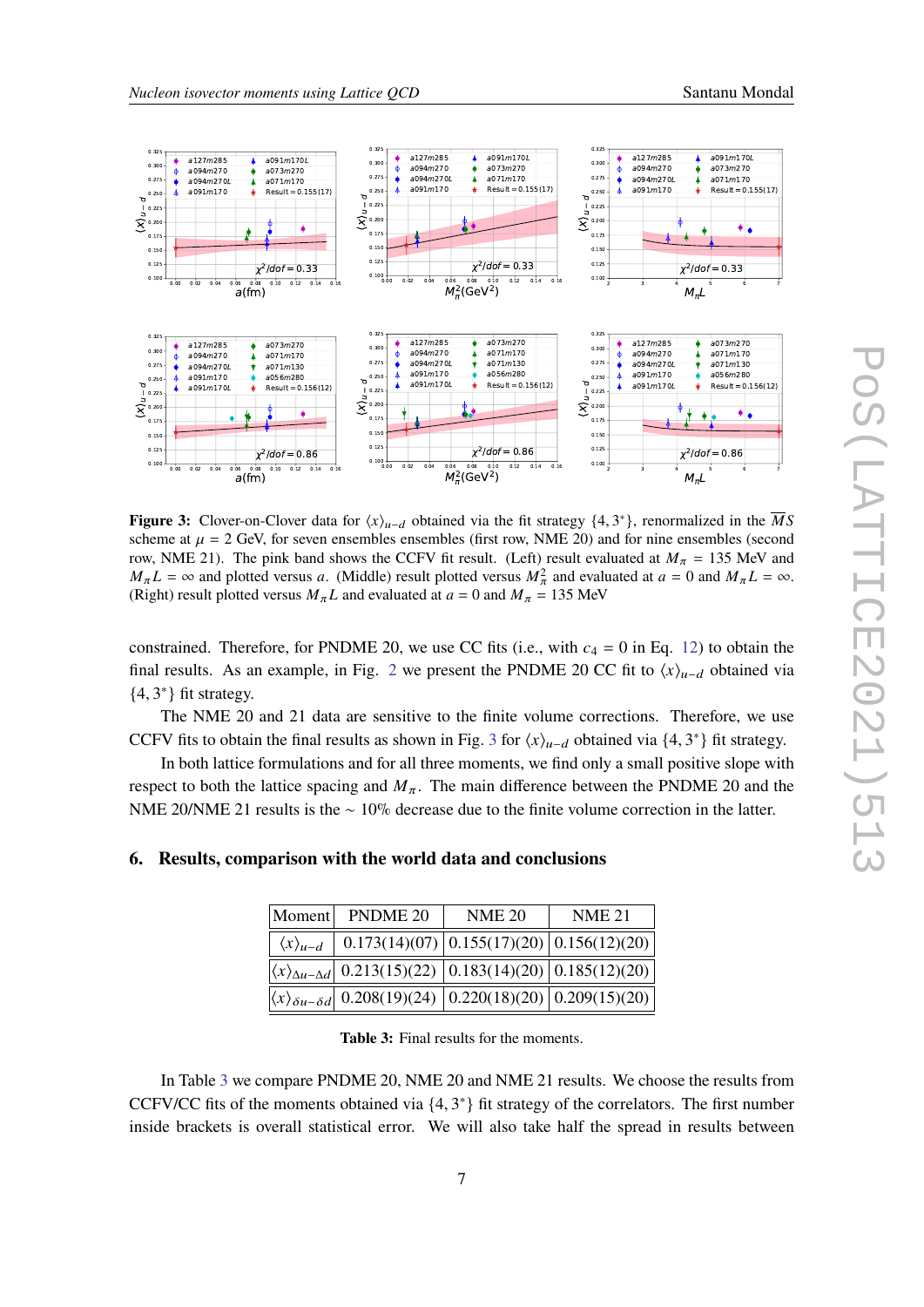<span id="page-7-0"></span>

Figure 4: A comparison of results from lattice QCD calculations with dynamical fermions and global fits (below the black line). The left panel compares results for the momentum fraction, the middle for the helicity moment, and the right for the transversity moment. Our NME 21 result (preliminary) is also shown as the blue band to facilitate comparison.

 $\{4^{N\pi}, 3^*\}$  and the  $\{4, 2^{\text{free}}\}$  fit strategies as a second uncertainty (the second number inside the brackets) to account for possible unresolved bias from incomplete control over ESC.

Our NME results are consistent with the PNDME 20 results. This is a valuable check of the PNDME 20 calculation that uses the non-unitary clover-on-HISQ lattice formulation. For  $\langle x \rangle_{\mu-d}$ and  $\langle x \rangle_{\Delta u - \Delta d}$  the NME results are  $\approx 1\sigma$  smaller than the PNDME. A large part of the difference is due to the finite-volume correction in the NME results. There is reduction of statistical errors for all three quantities on going from NME 20 to NME 21. This is due to adding data from two new ensembles  $a(071m130)$  and  $a(056m280)$  in NME 21 which gives larger ranges in both the lattice-spacing and the pion mass in the CCFV fits.

An updated comparison of our results with other lattice calculations and phenomenological global fit estimates is given in Fig. [4.](#page-7-0) They are in good agreement with other recent lattice results by ETMC [\[11,](#page-8-10) [12\]](#page-8-11), Mainz [\[13\]](#page-8-12) and  $\chi$ QCD [\[14\]](#page-8-13) collaborations. Our estimate for the momentum fraction is in good agreement with most global fit estimates but has much larger error. The three estimates for the helicity moment from global fits have a large spread, and our estimate is consistent with the smaller error estimates. Lattice estimates for the transversity moment are a prediction.

## **7. Acknowledgements**

We thank the MILC Collaboration for sharing the HISQ ensembles. The calculations used the Chroma software suite [\[15\]](#page-8-14). We gratefully acknowledge computing resources provided by NERSC, OLCF at Oak Ridge, USQCD and LANL Institutional Computing. Support for this work was provided the U.S. DOE Office of Science, HEP and NP, the NSF, and by the LANL LDRD program. The work of SM and HL are partially supported by the US National Science Foundation under grant PHY 1653405 "CAREER: Constraining Parton Distribution Functions for New-Physics Searches" and by the Research Corporation for Science Advancement through the Cottrell Scholar Award.